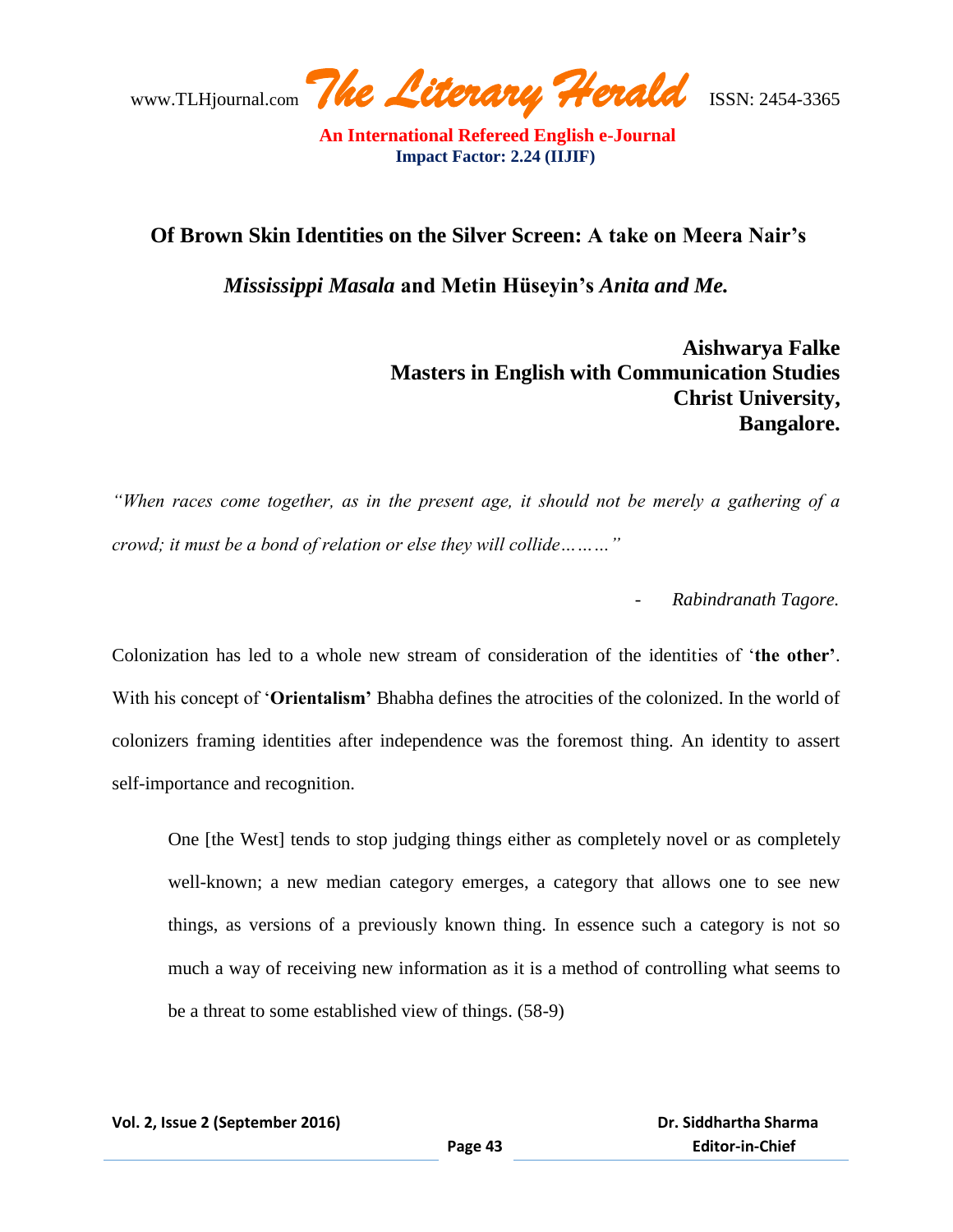www.TLHjournal.com *The Literary Herald*ISSN: 2454-3365

This paper looks into the portrayal and the assertion of self-identity in the movie *Mississippi Masala* based on the theories of Homi Bhabha. *Mississipi Masala*, a film by Mira Nair portrays an America without the whites and also the **Pan- Indian** identity wherein she says:

 ―A "*masala*" is a mixture of hot, colorful spices. Director Mira Nair '79 used it in the title of her last feature film, "*Mississippi Masala*," because it alludes to her favorite themes of cultural fusion and displacement. And a lot of people can pronounce it. "When I made my first film, 'Jama Masjid Street Journal,'" says Nair, "people couldn't say the name and I hated that." Content to make mouths hiss and burn with "*Mississippi Masala"'s* pungent mélange of African, Indian, and American identities, she prefers to leave tongues untwisted." (Reddy 1)

The paper will study these identity relations through the concept of other, the interracial romance of binaries, and the unforeseen hybridity through negating identities, the recreation of home with the foreign touch, 'the third world' idea. Along with these themes the movie is also attempted to study in comparison with the movie *"Anita and Me"* by Metin Hüseyin it is a British comedy-drama film released in 2002 based on the book of the same name by Meera Syal. It was released during a period of popularity for British Asian films, alongside such as *East Is East* and *Bend It Like Beckham.* 

Both the films has quite similar story lines of being 'the other' and the longing for a home and an identity of their own. "Bhabha who writes from the viewpoint of postcolonial studies, which usually deals with such places as India or Africa (places that used to be colonies

**Vol. 2, Issue 2 (September 2016)**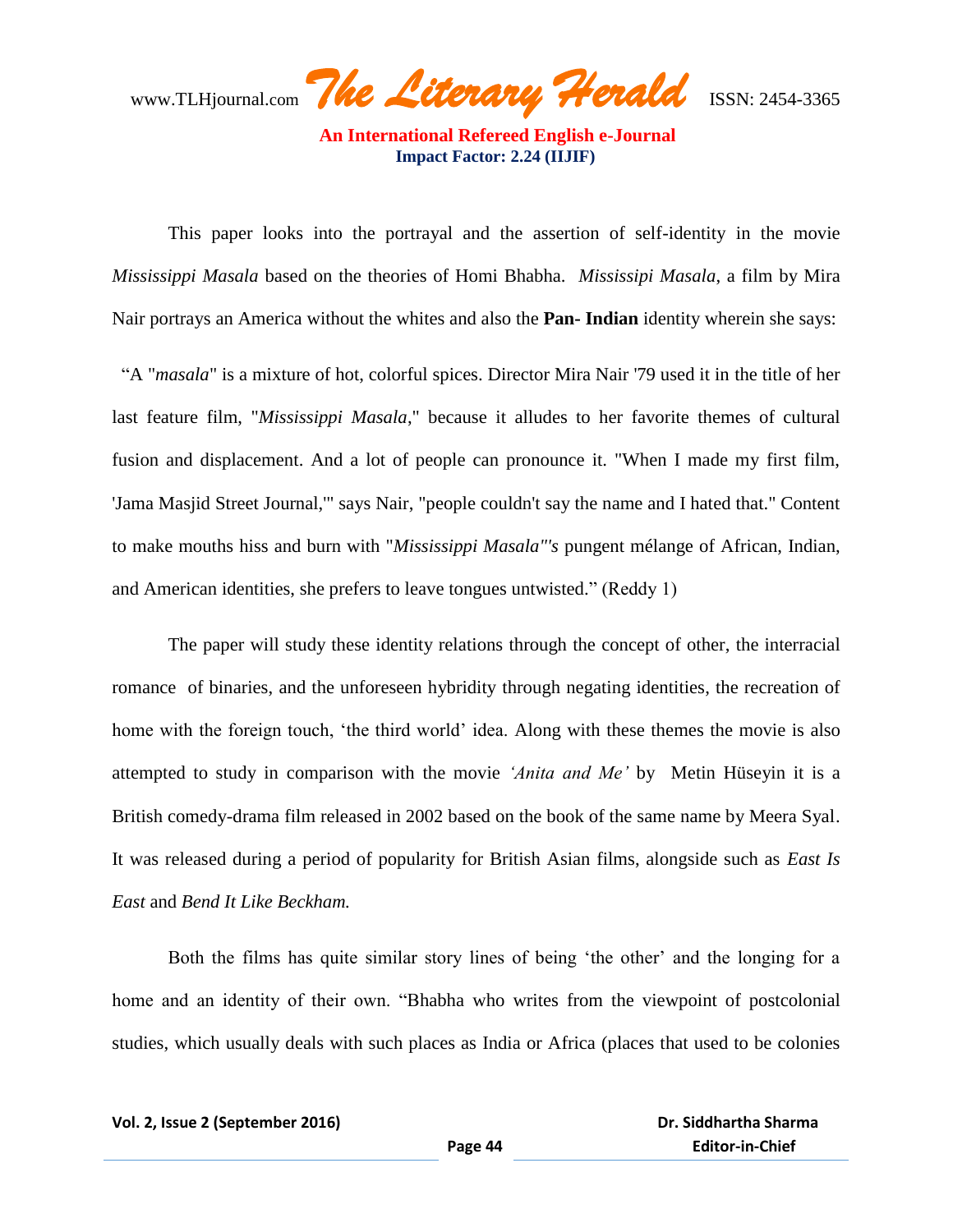www.TLHjournal.com *The Literary Herald*ISSN: 2454-3365

and have now become "post-colonial"), what Bhabha says is also applicable in a more general sense about modern societies that, despite increasing individualization, try to maintain order by defining certain groups as "the other." More specifically, ideas developed in postcolonial studies can be useful to analyze early American culture, for instance that of the Puritans, which, as we have discussed in class, relied on a clear separation of the "Puritan self" and the "savage other."" (Chakraborty 1)

Further here, will be studied the instances from the movie that clearly portrays these claims. Both films ‗*Mississippi Masala"* and *"Anita and Me"* shows the longing for homeland in mind with a faded view of it. *Mississippi Masala,* the story begans in Uganda in 1972, with the expulsion of the Asians from Africa by the Idi Amin Government. **Mina** a young East Indian girl emigrates to Mississippi with family and then leaped to  $-20$  years later, a shopping cart wielding self-assured woman, adapting to Western World, on the same lines is the main protagonist of *Anita and Me,* here also with the name **Meena** Kumar - a 12-year-old Sikh girl, lives with her family in the predominantly white, working-class, fictional mining village of Tollington in the Black Country in 1972. Meena meets Anita, a white, 14-year-old girl whom Meena comes to idolize.

Bhabha deals here with the ""Other Question" are the basic patterns of the development of colonial discourse and the tropes that they use. He immediately notices how the predominant strategic function of colonial discourse was to create a space for the colonized through the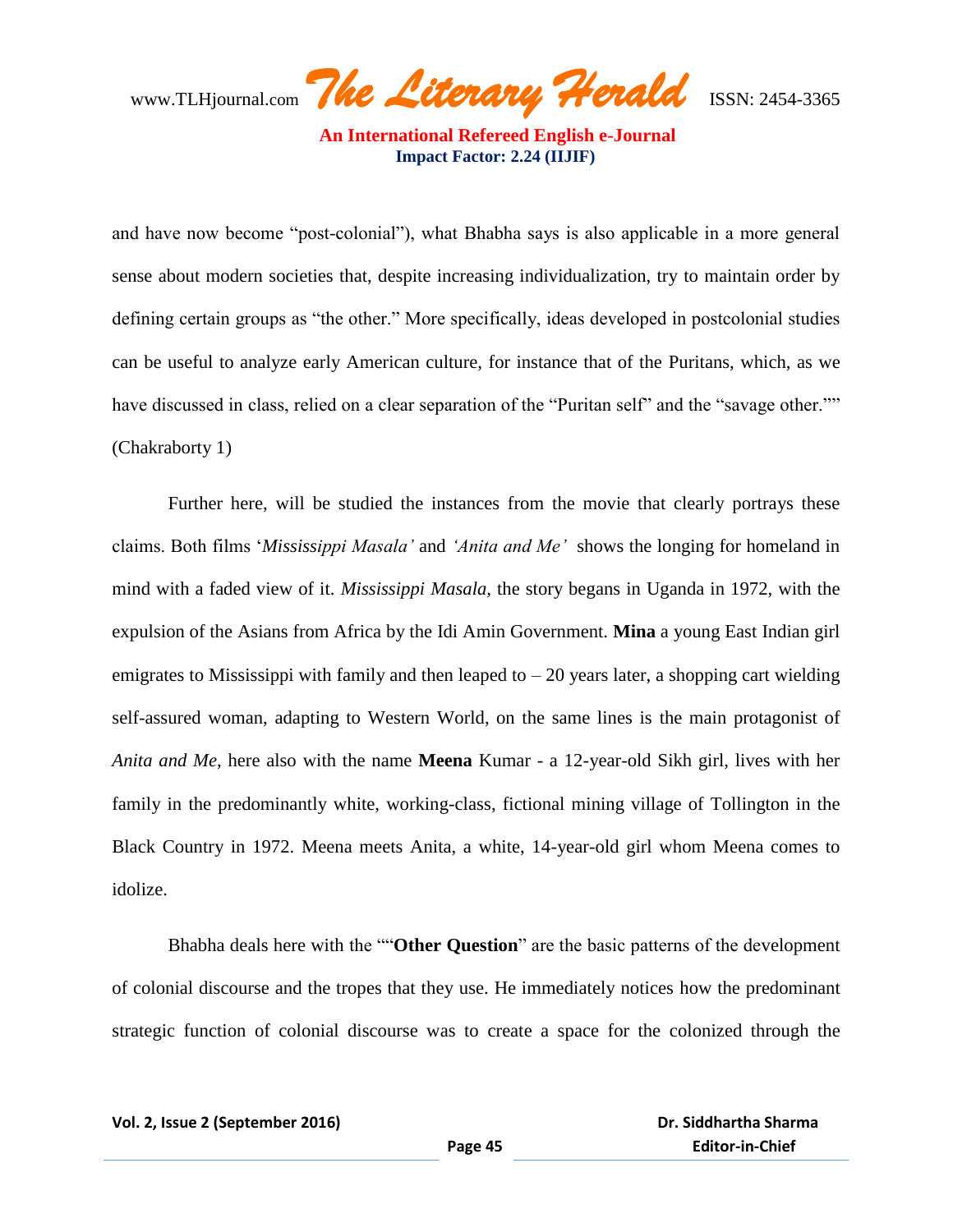www.TLHjournal.com *The Literary Herald*ISSN: 2454-3365

production of knowledge, a continuous mechanism of surveillance, and the creation of stereotypes" (Chakraborty4)

In the movie when **Mina** is invited at Demetrius's for a birthday gathering, there is a question raised by his father at the lunch table about her identity whether and Indian or an African, then later laughed upon stereotyping as it does not makes any difference, also in *Anita and Me* there is an instance towards the end of the movie, where **Meena** is asked out by the white boy Sam giving assurance of being one among them, and she refuses the claim by stating herself as "**other**."

― There were also moments in the movie that attempt to bridge the gap between the groups. For example, Nair shows how an Indian-American motel owner attempts to resolve a misunderstanding between his friend and Demetrius by offering him tea and talking about sports. He then goes on to say that minorities should unite against all other forces. Later on in the film, Mina goes to Demetrius' house and has lunch with his family. During the preparation and duration of the meal, the audience experiences the harmony between Mina and his family as they exchange words about family values, education, and common interests." (Su 92) These commonalities can be traced in *Anita and Me* when at the times of family dinner on occasions.

Later there can take the stance of the concept of "Identity in Negation" the post-Freudian theorist Jacques Lacan's concept. Bhabha in the essays collected as "The Location of *Culture* where it is radically claimed that the colonizer's identity is derived from, and exists in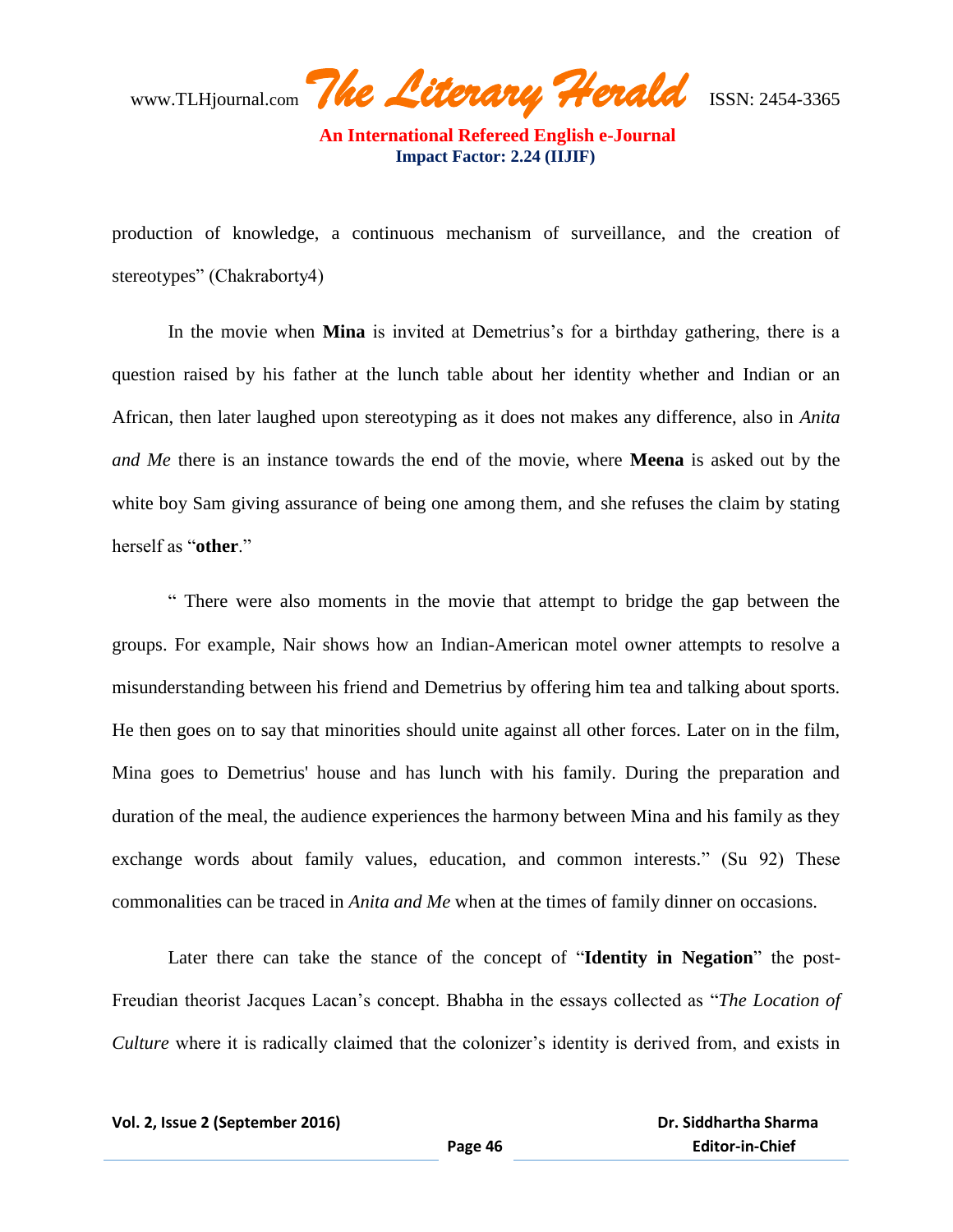www.TLHjournal.com *The Literary Herald*ISSN: 2454-3365

uneasy if not contradictory symbiosis with, that of the colonized" (Bhabha 355). In both of these movies there are scenes portraying culture, as in *Mississippi Masala* the Gujarati wedding and in *Anita and me* the Diwali celebration. At both the instances there is a preservation of the Indianess with a mélange of the American influence. At the wedding where **Mina** is dressed up in a Ghagra (Indian traditional attire) switches to a mini skirt shortly, escaping from the wedding. Also the Gujarati boy accompanying **Mina** at the Pub to hangout is completely alright with her attaining a western attire. Also in *Anita and Me,* when during the family gathering all the kids are told to perform an Indian dance form or song, **Meena** ends up singing a English peppy number and all applauded to it.

There is **Third World'** paradigms where the concept of 'other' is the prime objective in which — "Many Third-World intellectuals dealing with the politics of colonization failed to notice the implicit paradox within this system of operation. Whereas the consistent *other'ing* of the colonized is used to situate the West in a position of binary superiority, the complete know ability or visibility of the subject people is also assumed, as if the paradigms of Western systems of knowledge have managed to know or read the 'other' completely." To this leading there is an identification of 'Interracial romance' in both the films but here applies the alikeness where **Mina** falls in love with the black guy Demetrius, at the end they leave the place in search of new homelands, whereas **Meena** loves a white race boy Sam, but here the family had to leave the place due to conflicts in search of new home grounds. In addition to it when dealt with the brown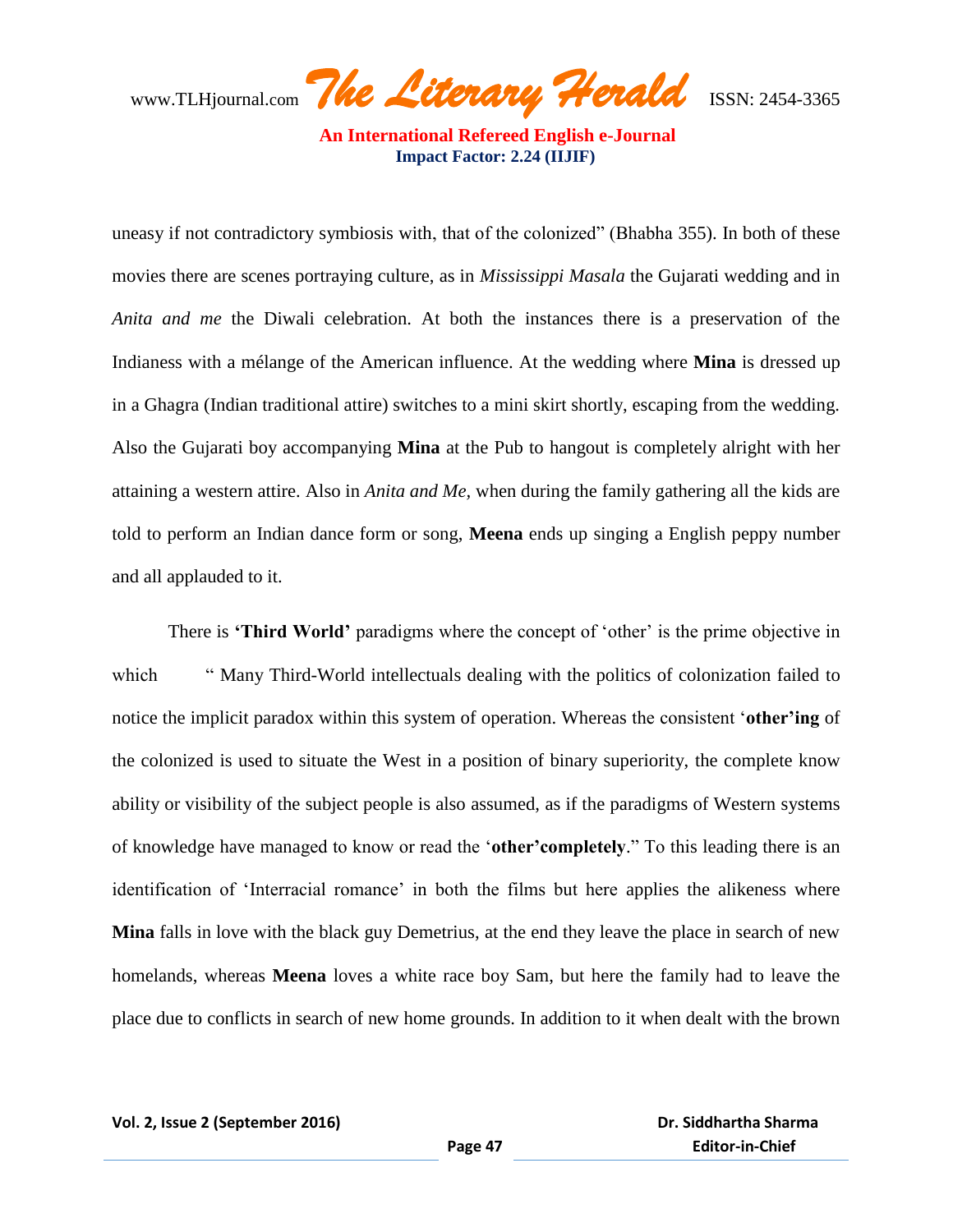www.TLHjournal.com *The Literary Herald*ISSN: 2454-3365

skin identities Bhabha's notion of ‗**in between**' seeps in where the brown identity is neither black nor white and therefore portrayed in a position of a dilemma.

All in all Nair in her interview of *Mississippi Masala* says that it "grew out of her experiences as an undergraduate in Currier House. "At the time," she explains, "there were very few of us [people of color]—both Black or Asian. And I sensed, for instance, among the black men that I was a Third World sister, somebody they could take out on date or go around with." Nair sought to complicate the Black or white model of race relations in America with what she calls a "hierarchy of colors," an insertion of brown in between, When Mina (Sarita Choudhury), an Indian born in Uganda but forced to leave during Idi Amin's expulsion of Asians in 1972, falls in love with Demetrius (Denzel Washington), a African American who owns his own carpet cleaning business, they test the "Third World" kinship cultivated between the black and Indian communities of Greenwood, Mississippi. And it fails--no one supports the lovers' right to be together." (Reddy  $01$ )

With the themes above there is a reading of these movies as an offbeat from the Bollywood genres giving an explicit understanding of the people displaced during the time of colonization and then settled back into the new land of the colonizers fearing the acceptance back in homelands. They settled in the new found land and that's where the struggle of this ‗brown identity' or ‗pan-Indian identity' comes into picture. This struggle goes on resulting to **displacement** which is clearly evident in both the films. These films clearly provides an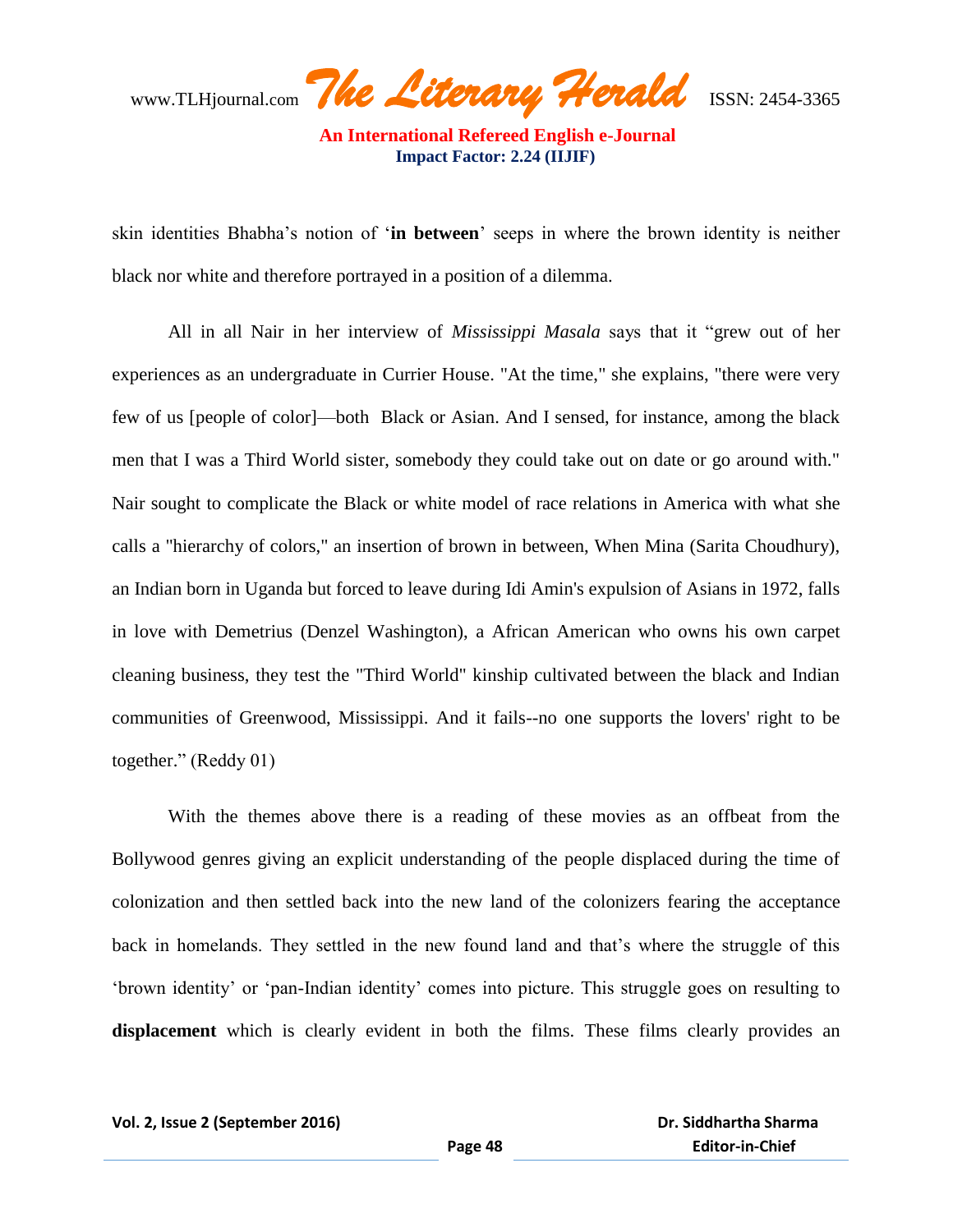www.TLHjournal.com *The Literary Herald*ISSN: 2454-3365

overview of the culture similarities and differences of home when in a state, where one is been termed as ‗**other**'.

## **BIBLIOGRAPHY:**

Bhabha, Homi K *Locations of Culture: discussing Post Colonial Culture*. London Routledge 1996.

Chakrabarti, Sumit. *Moving beyond Edward Said: Homi Bhabha and the problem of Postcolonial Representation.* Interdisciplinary Political and Cultural Journal Vol 14 No 1/2012.  $21<sup>st</sup>$  August, 2016

Gifford, John *Of God, Film and Men :* Culture in Mississippi Masala

http://godfilmandmen.blogspot.in/2012/05/culture-and-mississippi-masala.htm

Pillania, Rajesh K. *The Globalization of Indian Hindi Movie Industry*. . 2008, Vol. 3 Issue 2, p115-123. 9p. 2 Charts http://bit.ly/2bIrJBs

Reddy,Ajitha. *Mira Nair- Harvard Filmmaker Stirs Things Up.* MIRA NAIR/ News/ The Harvard Crimson. http://www.thecrimson.com/article/1993/11/11/mira-nair-pbab-masala-is-a/ Review: Mississippi Masala by Mira Nair, Michael Nozik / Film Quarterly http://fq.ucpress.edu/content/46/4/23.abstract